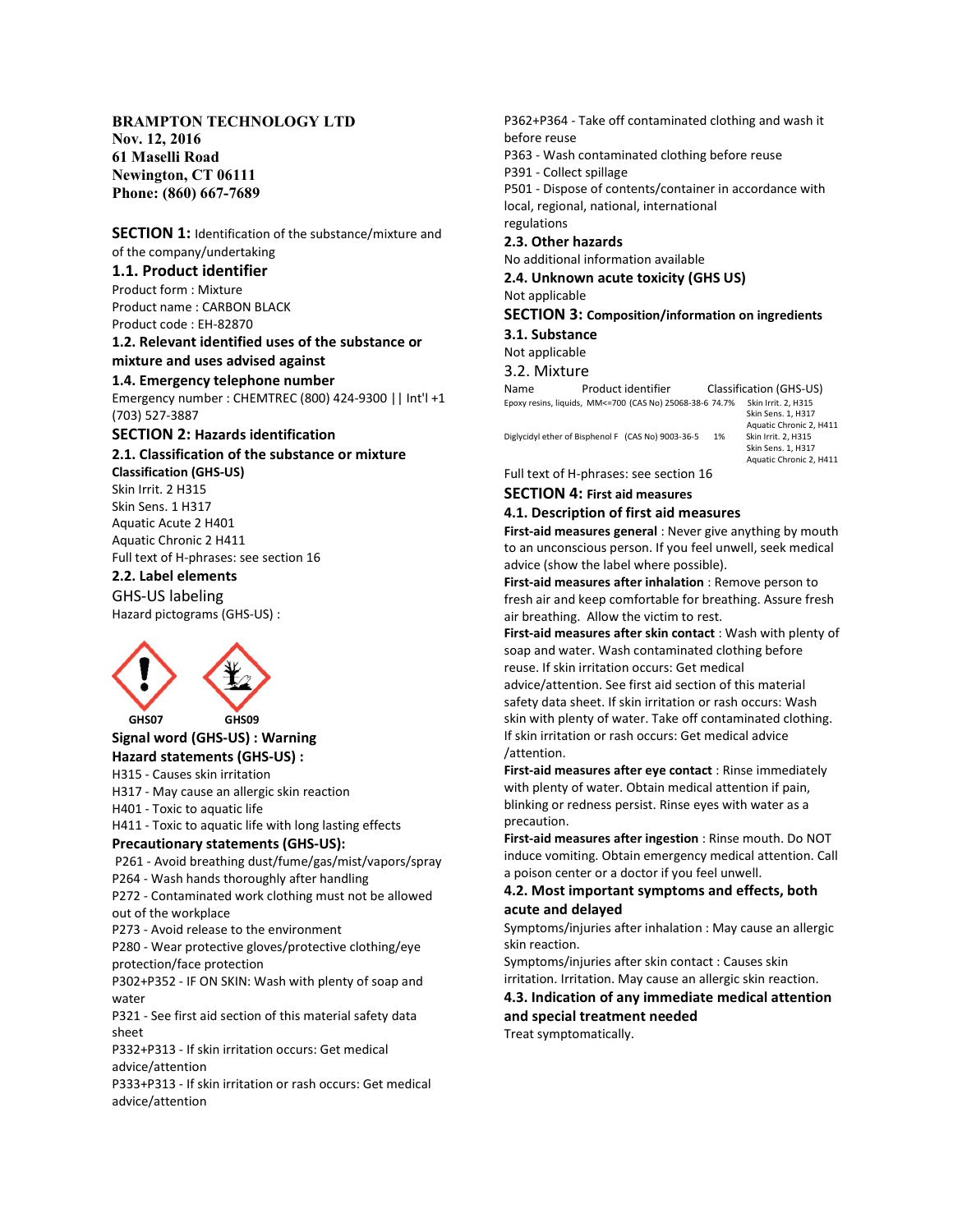# SECTION 5: Firefighting measures

#### 5.1. Extinguishing media

Suitable extinguishing media: Sand. Water spray. Dry powder. Foam. Carbon dioxide.

Unsuitable extinguishing media: Do not use a heavy water stream.

# 5.2. Special hazards arising from the substance or mixture

Reactivity: The product is non-reactive under normal conditions of use, storage and transport.

# 5.3. Advice for firefighters

Firefighting instructions: Use water spray or fog for cooling exposed containers. Exercise caution when fighting any chemical fire. Prevent fire-fighting water from entering environment.

Protection during firefighting. Do not enter fire area without proper protective equipment, including respiratory protection. Do not attempt to take action without suitable protective equipment. Self-contained breathing apparatus. Complete protective clothing.

# SECTION 6: Accidental release measures

# 6.1. Personal precautions, protective equipment and emergency procedures

#### 6.1.1. For non-emergency personnel

Emergency procedures: Ventilate spillage area. Evacuate unnecessary personnel. Avoid contact with skin and eyes. Avoid breathing dust/fume/gas/mist/vapors/spray.

## 6.1.2. For emergency responders

Protective equipment: Do not attempt to take action without suitable protective equipment. Equip cleanup crew with proper protection. For further information refer to section 8: "Exposure controls/personal protection".

## Emergency procedures: Ventilate area.

## 6.2. Environmental precautions

Avoid release to the environment. Prevent entry to sewers and public waters. Notify authorities if liquid enters sewers or public waters.

# 6.3. Methods and material for containment and

# cleaning up

For containment: Collect spillage.

Methods for cleaning up: Take up liquid spill into absorbent material. Soak up spills with inert solids, such as clay or diatomaceous earth as soon as possible. Collect spillage. Store away from other materials.

Other information: Dispose of materials or solid residues at an authorized site.

## 6.4. Reference to other sections

See Heading 8. Exposure controls and personal protection. For further information refer to section 13.

# SECTION 7: Handling and storage

# 7.1. Precautions for safe handling

Precautions for safe handling: Ensure good ventilation of the work station. Wash hands and other exposed areas with mild soap and water before eating, drinking or smoking and when leaving work. Provide good

ventilation in process area to prevent formation of vapor. Avoid contact with skin and eyes.

Wear personal protective equipment. Avoid breathing dust/fume/gas/mist/vapors/spray.

Hygiene measures: Wash hands thoroughly after handling. Wash contaminated clothing before reuse.

Contaminated work clothing should not be allowed out of the workplace. Do not eat, drink or smoke when using this product. Always wash hands after handling the product.

# 7.2. Conditions for safe storage, including any incompatibilities

Storage conditions: Keep in a cool, well-ventilated place. Keep container closed when not in use. Store in a well ventilated place. Keep cool.

Incompatible products: Strong bases. Strong acids. Incompatible materials: Sources of ignition. Direct sunlight.

7.3. Specific end use(s)

No additional information available

## SECTION 8: Exposure controls/personal protection

#### 8.1. Control parameters CARBON BLACK (LOW VISCOSITY)

ACGIH Not applicable OSHA Not applicable epoxy resins, liquids, MM<=700 (25068-38-6) ACGIH Not applicable OSHA Not applicable Diglycidyl ether of Bisphenol F (9003-36-5) ACGIH Not applicable OSHA Not applicable

#### 8.2. Exposure controls

Appropriate engineering controls: Ensure good ventilation of the work station.

Personal protective equipment: Avoid all unnecessary exposure.

Hand protection: Wear protective gloves.

Eye protection: Chemical goggles or safety glasses. Safety glasses.

Skin and body protection: Wear suitable protective clothing.

Respiratory protection: Wear appropriate mask. Environmental exposure controls: Avoid release to the environment.

Other information: Do not eat, drink or smoke during use.

# SECTION 9: Physical and chemical properties

# 9.1. Information on basic physical and chemical properties

Physical state: Liquid Color: Black Odor: characteristic Freezing point: No data available Boiling point: No data available Flash point: > 200 °F Relative evaporation rate (butyl acetate=1): No data available Percent Solids (calculated value): 99.200 % Density (calculated value): 10.353 lb/gal

## 9.2. Other information

No additional information available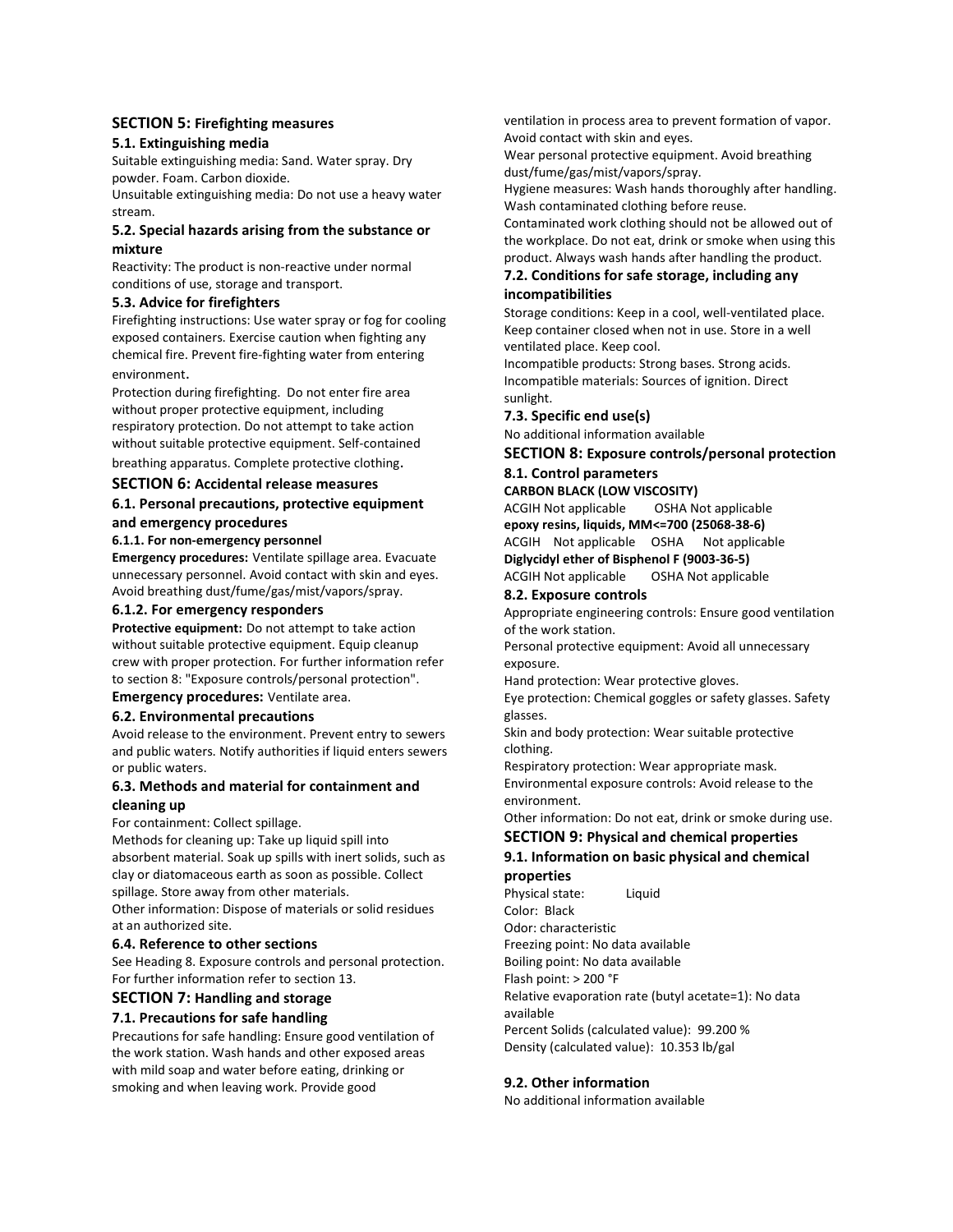# SECTION 10: Stability and reactivity

10.1. Reactivity

The product is non-reactive under normal conditions of use, storage and transport.

10.2. Chemical stability

Not established.

10.3. Possibility of hazardous reactions Not established.

10.4. Conditions to avoid

Direct sunlight. Extremely high or low temperatures. 10.5. Incompatible materials

Strong acids. Strong bases.

10.6. Hazardous decomposition products

fume. Carbon monoxide. Carbon dioxide.

# SECTION 11: Toxicological information

# 11.1. Information on toxicological effects

Acute toxicity : Not classified

epoxy resins, liquids, MM<=700 (25068-38-6) LD50 oral rat > 2000 mg/kg (Rat; OECD 420: Acute Oral toxicity – Acute Toxic Class Method; Experimental value)

LD50 dermal rat > 2000 mg/kg (Rat; Experimental value; OECD 402: Acute Dermal Toxicity)

Skin corrosion/irritation: Causes skin irritation.

Serious eye damage/irritation: Not classified

Respiratory or skin sensitization: May cause an allergic skin reaction.

Germ cell mutagenicity: Not classified

Carcinogenicity: Not classified Reproductive toxicity: Not classified

Specific target organ toxicity (single exposure): Not classified

Specific target organ toxicity (repeated exposure): Not classified

Aspiration hazard: Not classified

Potential Adverse human health effects and

symptoms: Based on available data, the classification criteria are not met.

Symptoms/injuries after inhalation: May cause an allergic skin reaction.

Symptoms/injuries after skin contact: Causes skin irritation. Irritation. May cause an allergic skin reaction.

# SECTION 12: Ecological information

## 12.1. Toxicity

Ecology - general: Toxic to aquatic life with long lasting effects. Toxic to aquatic life.

Ecology - water: Toxic to aquatic life. Toxic to aquatic life with long lasting effects.

## epoxy resins, liquids, MM<=700 (25068-38-6)

LC50 fish 1 1.2 mg/l (96 h; Oncorhynchus mykiss; Lethal) EC50 Daphnia 1 1.1 - 2.8 mg/l (48 h; Daphnia magna; Locomotor effect)

LC50 fish 2 2.3 mg/l (96 h; Oncorhynchus mykiss; Nominal concentration)

Threshold limit algae  $1 > 11$  mg/l (72 h; Scenedesmus sp.)

Threshold limit algae 2 4.2 mg/l (72 h; Scenedesmus sp.)

#### 12.2. Persistence and degradability CARBON BLACK (LOW VISCOSITY)

Persistence and degradability May cause long-term adverse effects in the environment.

epoxy resins, liquids, MM<=700 (25068-38-6)

Persistence and degradability Not readily biodegradable in water. Hydrolysis in water. Low potential for adsorption in soil.

#### 12.3. Bioaccumulative potential CARBON BLACK (LOW VISCOSITY)

Bioaccumulative potential Not established. epoxy resins, liquids, MM<=700 (25068-38-6) BCF other aquatic organisms  $1 \quad 3 - 31$ Log Pow >= 2.918 (Experimental value; EU Method A.8: Partition Coefficient; 25 °C) Bioaccumulative potential Low potential for bioaccumulation (BCF < 500). 12.4. Mobility in soil epoxy resins, liquids, MM<=700 (25068-38-6) Surface tension 0.0 587-0.0589,20 °C 12.5. Other adverse effects Effect on the global warming: No known ecological

damage caused by this product. Other information: Avoid release to the environment.

SECTION 13: Disposal considerations

13.1. Waste treatment methods

Waste disposal recommendations: Dispose in a safe manner in accordance with local/national regulations. Ecology - waste materials: Avoid release to the environment.

# SECTION 14: Transport information

Department of Transportation (DOT)

In accordance with DOT Not regulated for transport

Additional information

Other information: No supplementary information available.

ADR No additional information available

## Transport by sea

UN-No. (IMDG): 3082 Proper Shipping Name (IMDG): ENVIRONMENTALLY HAZARDOUS SUBSTANCE, LIQUID, N.O.S.

Class (IMDG): 9 - Miscellaneous dangerous compounds Packing group (IMDG): III - substances presenting low danger

# Air transport

## UN-No.(IATA): 3082

Proper Shipping Name (IATA): ENVIRONMENTALLY HAZARDOUS SUBSTANCE, LIQUID, N.O.S. Class (IATA): 9 - Miscellaneous Dangerous Goods Packing group (IATA): III - Minor Danger

## SECTION 15: Regulatory information 15.1. US Federal regulations

All components of this product are listed on the Toxic Substances Control Act (TSCA) inventory